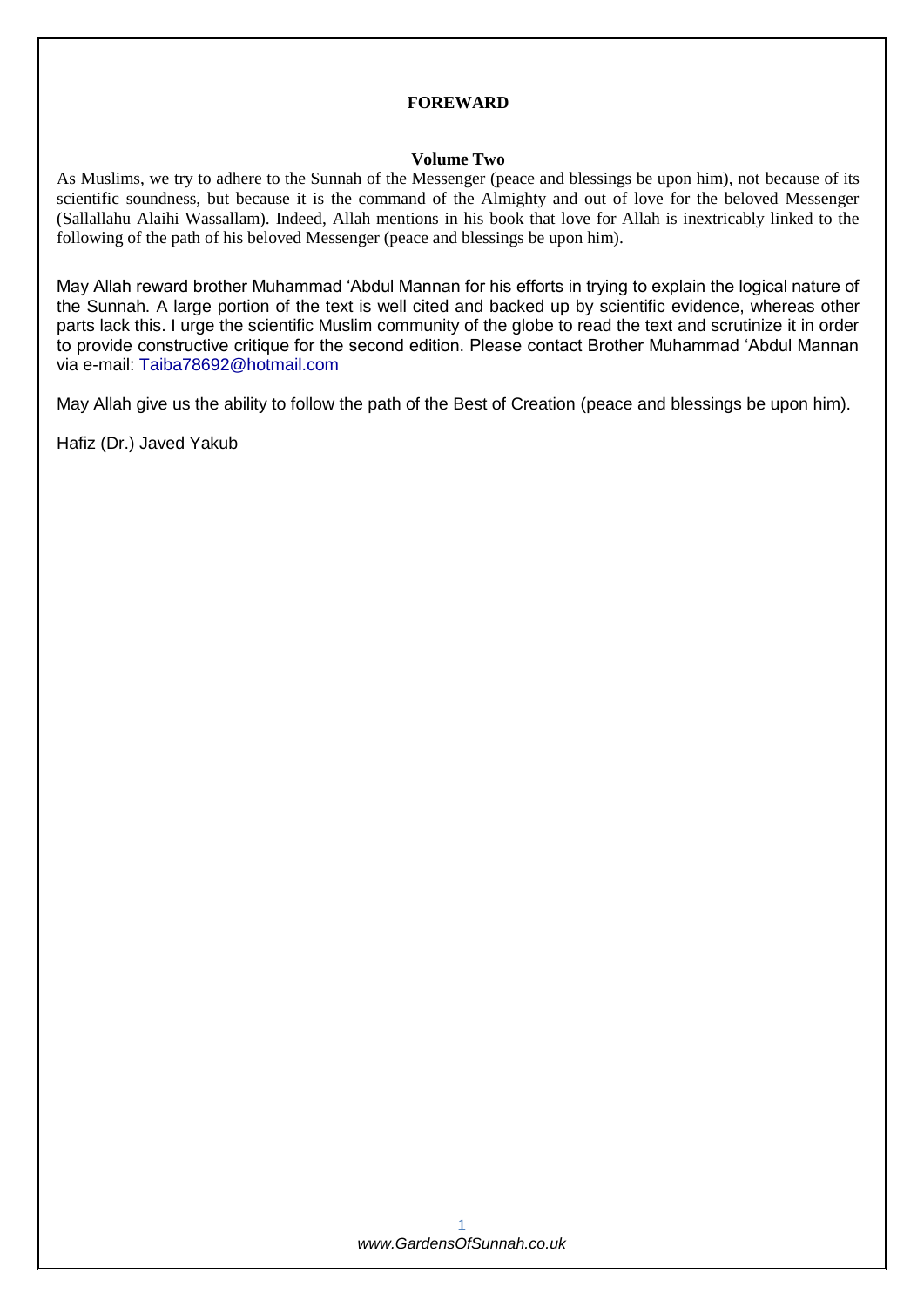# **PREFACE**

### **Volume Two**

Praise be to Allah the Lord of all the worlds, and may the blessings and peace be upon our beloved Prophet Muhammad, Allah bless him and grant him peace, and his family and Companions.

Since the tragedies of September the  $11<sup>th</sup> 2001$ , Islam has been examined, especially by the west, in more detail than ever before. Every aspect from it's doctrines to its history is being scrutinised. This research is not only being done by the authorities to try and understand the hearts and minds of the Muslims but also by the ordinary people living in the west. Therefore, this is the reason why the Holy Qur'an was the best selling book in America after 9/11.

To enable people to understand Islam fully and not refer to it as a backward religion or something from the dark ages that is no longer relevant in the civilised 21st century they need to relate the teaching and philosophy of Islam with the teachings of modern science. This is the very matter that is being addressed in this book by the author by comparing the research of science on various aspects of natural life and existence and the statements of Allah and His Messengers on these issues. The reader will be pleasantly surprised, whether they are Muslims or not, to see how science has actually learned so much from the teachings of Islam. This is one of the reasons why Islam is now the fastest growing religion on the globe. Many people including many women are coming to Islam after understanding its teachings and doctrines. One famous female convert to Islam said:

*"Before my illegal entry into Afghanistan, my understanding of Islam was no more than what you can write on the back of a postage stamp. However, one of my conditions of release was to read the book 'The Holy Qur'an'. After two years of study I have to accept that this is the most glorious book man can ever read, and hence I have decided unreservedly to accept the faith" (Yvonne Ridley – Journalist/Anti war campaigner)*

Whist there are many people who would like to suppress the teachings of the Qur'an, it is an obligation for those with the ability to ensure that God's word is raised to the highest level and is not hidden from any human being. This is what the Author has attempted. Whilst research between Islam and science has been done extensively by the scholars of the religion to whom the whole community of Muslims are indebted to, one must also recognise that to bring some of that research in to the English language is a major responsibility and burden which Abdul Mannan has done here.

I pray that the whole of mankind can benefit from the teachings of Islam and view this beautiful religion in the positive light that it deserves. May Allah bless Abdul Mannan and his family for his efforts and may he continue to serve Islam with further books on various topics to illuminate the lives of Muslims and non Muslims all over the globe.

Ameen

(Shaykh) Muhammad Salim Ghisa (Preston – United Kingdom)